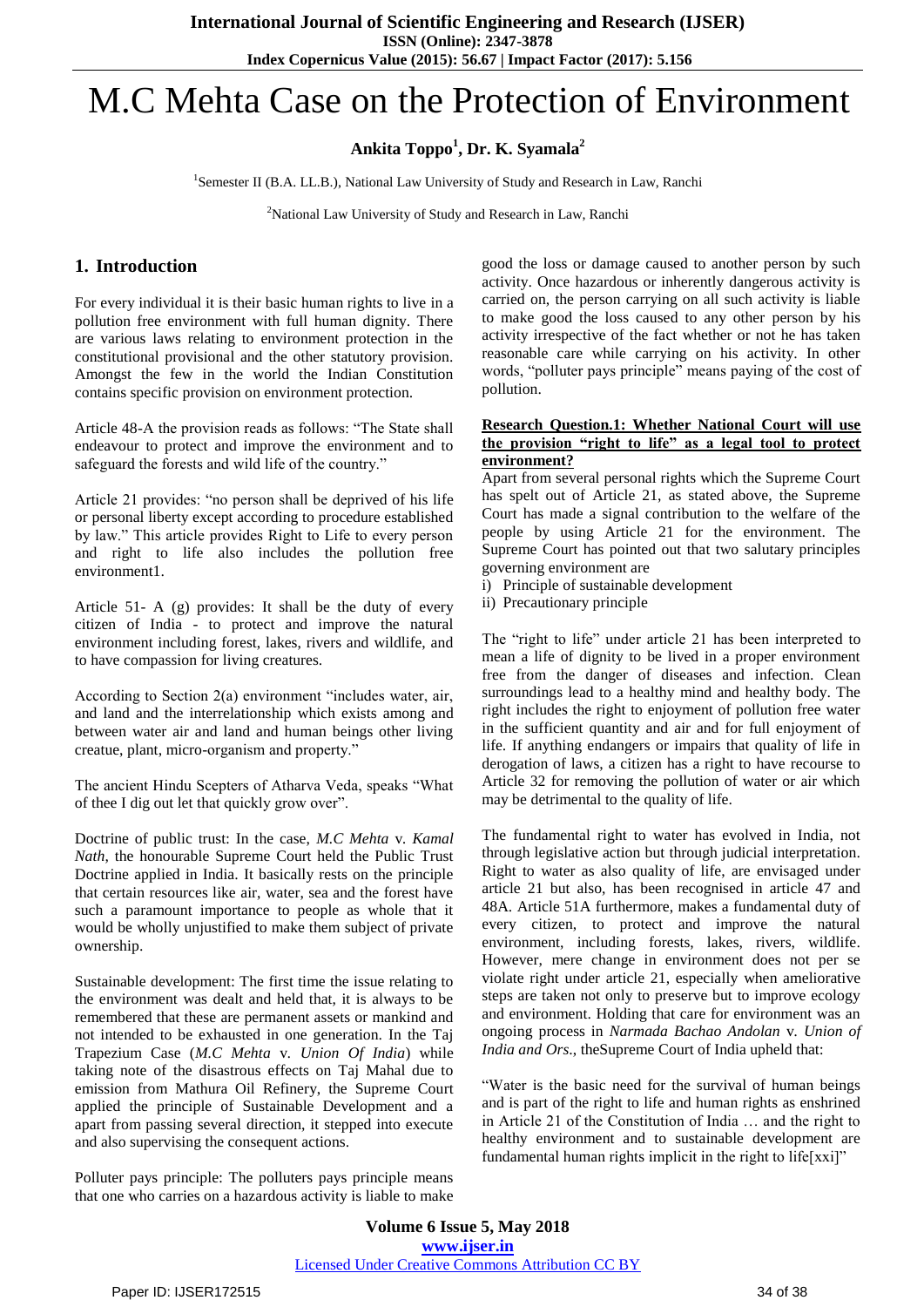The issue before the Supreme court was whether the environmental relief granted by the Union of India for the construction of a dam had been given without proper study and understanding of the environmental effect of the project and its consequences. Further, it was examined whether the environmental conditions imposed by the Ministry of Environment had been violated and if so, what was the legal effect of the violation of such conditions. The evidence disclosed that the Government had been deeply concerned with the environmental aspects of the project and because there was a contrast between the views of the Ministries of Water Resources and of the Environment and Forests the matter was dealt with by the then Prime Minister Atal Bihari Vajpayee, who gave the clearance. The court ordered compensatory measures for environmental protection in compliance with the scheme framed by the Government and ordered the construction to continue while the appropriate measures were carried out by the different agencies.

In a nexus of cases, the apex court has reiterated that the right to clean environment is a guaranteed fundamental right. However, it has been ruled that balance has to be maintained between environmental protection and maintained between environmental protection and development activities, which can be achieved by strictly following the principle of "sustainable development"7, without which the life of coming generation will be in jeopardy. The right to development has also been, may be in different context held to be a component part of Article 21.

Explaining that the object and purpose of the Environment Protection Act 1986, which says; "the protection and improvement of environment", "sustainable development", the court said, was one of the means to achieve it. Thus, construction of a dam or a mega project, the court ruled, was definitely an attempt to achieve the goal of wholesome development. The doctrine of sustainable development, has to be held not to empty slogan, it is required to be implemented, taking a pragmatic view and not on ipse dixit (Latin for "he said it himself") of the court.

#### **Research Question.2: What are the public interest environmental litigation cases of M.C.Mehta and what precisely are the principle laid according to the Indian constitution?**

#### **M.C. Mehta vs. Kamal Nath and Ors**

In the river bed in Manali, Motel constructing walls and bunds on the river banks which resulted into the degradation of environment. Keeping in view the Himachal Pradesh Government held to have committed patent breach of public trust by leasing the ecologically fragile land to the motel. As detailed in the final judgment the liability to pay damages on the principle of "polluter pays" in addition to damages, exemplary damages for having committed the acts set out. Taking in account the object underlying the award of exemplary damages to be to serve a deterrent for others not to cause pollution in the environment in any manner, quantum fixed at Rs.10 Lakhs only. Section 24(a)9 of the Water (Prevention & Control of Pollution) Act, 1974 which provides that "Prohibition on use of stream or well for disposal of polluting matter, etc".

#### **Excerpt from the judgment of M.C. Mehta v. Kamal Nath:-**

The Motel was ordered to pay compensation by way of cost for the restitution of the environment and ecology of the area of damage. The pollution caused to the riverbed and the banks of River Beas by various constructions done by the Motel has to be removed and reversed. It was directed to NEERI through its Director to inspect this area, if necessary, and assessment must be given to the cost which is likely to be incurred for reversing the damage caused by the Motel to the environment and ecology of the area. NEERI may study the report provided by the Board in this respect. The Motel through its management shall show cause why pollution fine in addition be not imposed on the Motel.

On the date 29.2.2000, at the hearing Senior Advocate, Shri G.L. Sanghi, appeared for M/s Span Motels (P) Ltd. He challenged the legality of the proposed levy of fine. In response to Shri G.L. Sanghi for submission Mr. M.C. Mehta, was permitted to submit a note apart from making submissions. Taking into account the respective standard on behalf of parties on otheraccordance with such standards as may be laid down by the State Board to enter (whether directly or indirectly) into any 1[stream or well or sewer or on land]; Article 32 of the Constitution of India.side, it was held that; "pollution is a civil wrong. By its very nature, it is a civil wrong committed against community as a whole. Therefore, a person found guilty of pollution has to pay damages (compensation) so as to restore the environment and the ecology as well as for those who on account t of the act of the offender has suffered loss.

The technical report of the Central Pollution Control Board, sets out the various activities of the Span Motels considered to be illegal and constituted, "callous interference with the natural flow of river Bias" resulting in the degradation of the environment and for that purpose indicted them with having "interfered with the natural flow of the river by trying to block the natural relief channel of the river". The Himachal Pradesh government was found to be liable for committing a patent breach of public trust in form of leasing the ecologically fragile land to the M/S Span Motel was held in this case. Also, the "polluter prays" principle was applicable as interpreted in this case by the Court with liability for harm to compensate not only the victims but also the cost of restoring the environmental degradation and reversing the damaged caused to the ecology.

Further, question remaining was for consideration relating to the award of exemplary damages which is only as to the quantum. For different categories of punishment various laws in force to prevent, control pollution and protect environment and ecology provided in case for imposition of fine as well as or imprisonment or either of them, depending upon the nature and extent of violation of the law. The fine that may be imposed alone may even go to an extend of one lakh of rupees. Taking into account all of these and the very essential object of the imposition of imprisonment and fine under the relevant laws is not only to punish the individual concerned but also to serve as a deterrent to stop others from indulging in such wrongs which is consider to be almost similar to the purpose and aim of awarding exemplary damages, it would be both in public interest as well as in the

**Volume 6 Issue 5, May 2018 <www.ijser.in>** [Licensed Under Creative Commons Attribution CC BY](http://creativecommons.org/licenses/by/4.0/)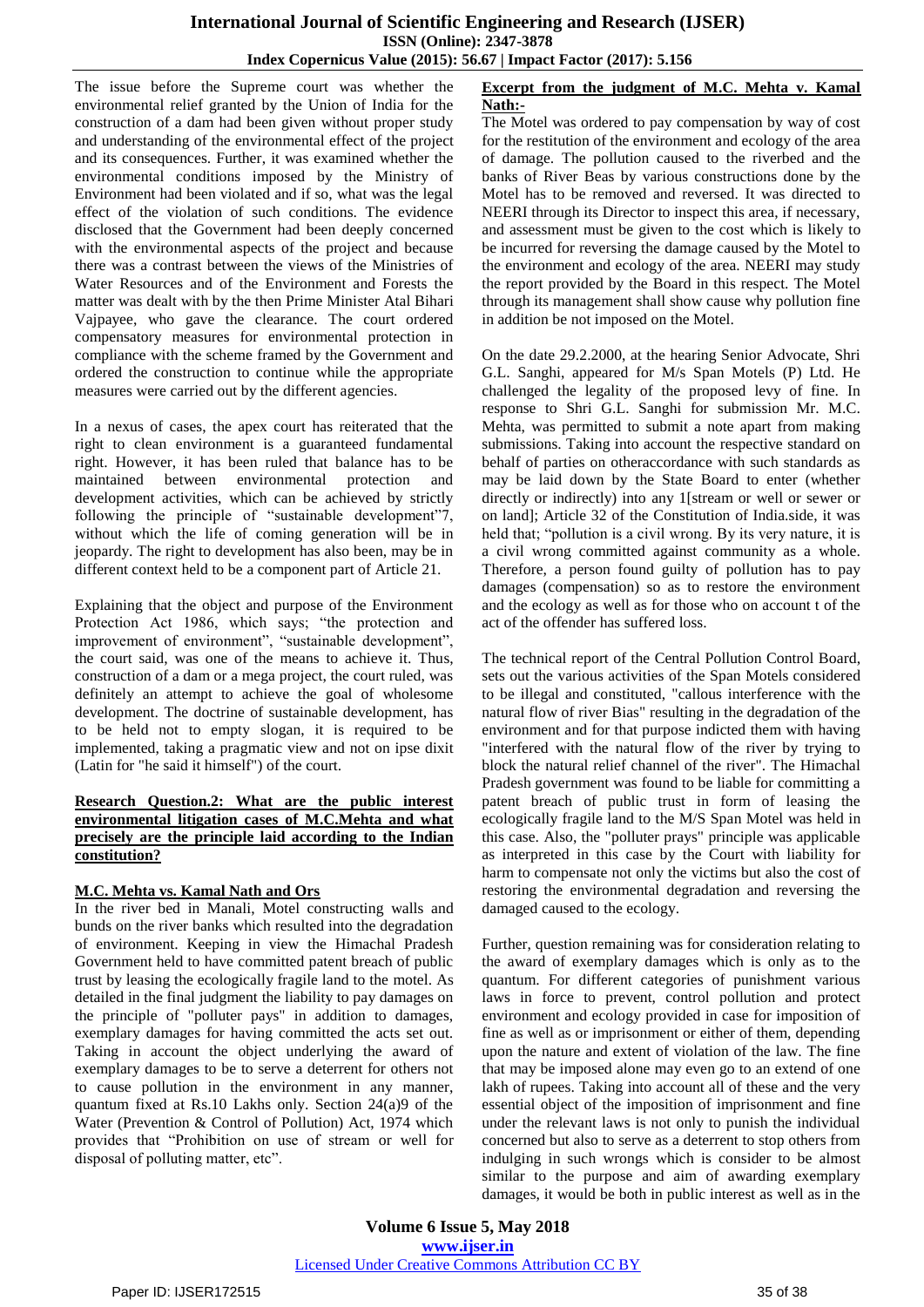interests of justice as fixed in the quantum of exemplary damages payable by Span Motels Pvt. Ltd. at Rupees Ten lakhs only. The fixing of the amount is done keeping in view the undertaking given by them to bear a fair share of the project cost of ecological restoration which would be quite separate and apart from their liability for the exemplary damages.

As discussed by court in the judgment of M.C. Mehta v. Kamal Nath and Ors. the Doctrine of the Public Trust is a part of the law of the land. The primarily principle on which the Public Trust Doctrine rests is the principle that certain resources like air, sea, waters and the forests have such a great importance to the lives of people as a whole that it would be wholly unjustified to make them a subject of private ownership. The aforesaid resources being a gift of nature, they should be made freely available to everyone irrespective of the status in life they have. The doctrine enjoins upon the Government to protect the resources provided by the nature for the enjoyment of the general public rather than to permit their use for private ownership or commercial purposes for their own benefit. The Public trust doctrine serves two main purposes:

- It mandates affirmative state action for effective management of resources
- It gives the authority to the citizens to question ineffective management of natural resources.
- The doctrine has been invoked for giving judicial protection to environment, ecology and natural resources.

#### **M.C. Mehta (Taj Trapezium Matter) vs. Union of India (UOI) and Ors. (30.12.1996 - SC) Taj Mahal**

Amongst the World Wonders the Taj Mahal- is the "King Emperor". The Taj Mahal is the final achievement and acme of the Moghul Art. It stands for one of the most refined aesthetic values. It is a fantasy-like grandeur. Amongst the most outstanding examples of decorative workmanship are the marble in-lay walls of the Taj. The rich symmetry of its outside and the elevated elegance of its domes and minarets inspire the viewer in a way never to be overlooked. It emerges as a standout amongst the most invaluable national landmarks, of outperforming magnificence and worth, a brilliant tribute to man's accomplishment in Architecture and Engineering.

The Taj as described by Lord Roberts in his work "Fortyone years in India" is as under:

"Neither words nor pencil could give to the most imaginative reader the slightest idea of all the satisfying beauty and purity of this glorious conception. To those who have not seen it, I would say, Go to India; the Taj alone is well worth the journey."

Whereas poet describes the Taj as under:

"It is too pure, too holy to be the work of human hands. Angels must have brought it from heaven and a glass case should be thrown over it to preserve it from each breath of air."

In the current scenario, the Taj is threatened with deterioration and damage not only by the traditional causes of decay but also by the changing social and economic conditions occurring day-to-day which aggravate the situation even more with an alarming phenomenon of damageor destruction. According to a private sector preservation organisation known as "World Monuments Fund" (American Express Company) has published a list of 100 most endangered sites (1996) in the World among which Taj Mahal is one of it.

According to the petition filed, the major sources of damage to the Taj is the foundries, chemical/hazardous industries and the refinery at Mathura. The Sulphur Dioxide emitted by the Mathura Refinery and the industries when combined with Oxygen which when aid with moisture in the atmosphere will forms sulphuric acid called "Acid rain" which has a corroding effect on the gleaming white marble. The component primarily responsible for polluting the ambient air around Taj Trapezium (TTZ) are the Industrial emissions, brickkilns, vehicular traffic and generator-sets. As stated by the petition the marbles are getting yellowed and blackened in places. The decay is more apparent inside the Taj. The entire monument penetrated by the yellow pallor, also few yellow hues is magnified by ugly brown and black spots in places. The original graves of Shah Jahan and Mumtaz Mahal has the worst fungal deterioration in its inner chamber of it. The Taj, a monument of international repute is on its way of degradation caused by atmosphere pollution and it is mandatory that preventive steps are taken and soon as stated by the petition. The petitioner has also sought various appropriate directions to the authorities concerned to take immediate steps to stop air pollution in the TTZ and save the Taj.

Few recommendations made by Varadharajan Committee, are as under:

- To assure the step taken that no new industry whether small industries or other units causing pollution shall be located in the north-east of the Taj. While efforts to relocate the existing industry in the south-east Agra beyond Taj mahal
- In operation industrial activities which are in Agra city and its outskirts could be categorized as under like Ferrous Metal Casting using Cupolas (Foundry); Ferroalloy and Non-Ferrous Castings using Crucibles, Rotary Furnaces etc.
- Also, "Over-view report" given by National Environment Engineering Research Institute (NEERI) regarding status of air pollution around the Taj.

The impact of the air pollution on the Taj are stated as under:

The rapid development of industries in Agra-Mathura region has resulted in acidic emissions (acid rain) into the atmosphere at an alarming rate. Further, leading to causes a serious concern on the well-being of Taj Mahal. Being acidic in nature the gaseouspollutants, significantly has impact on both the biotic as well as a biotic component of the ecosystem like plants and building material like marble and red stone.

Consideration of the affidavit by the Board and passed filed the Court gave following order on May 5,1993, the filed affidavit by the U.P Pollution Control Board content of

**Volume 6 Issue 5, May 2018 <www.ijser.in>** [Licensed Under Creative Commons Attribution CC BY](http://creativecommons.org/licenses/by/4.0/)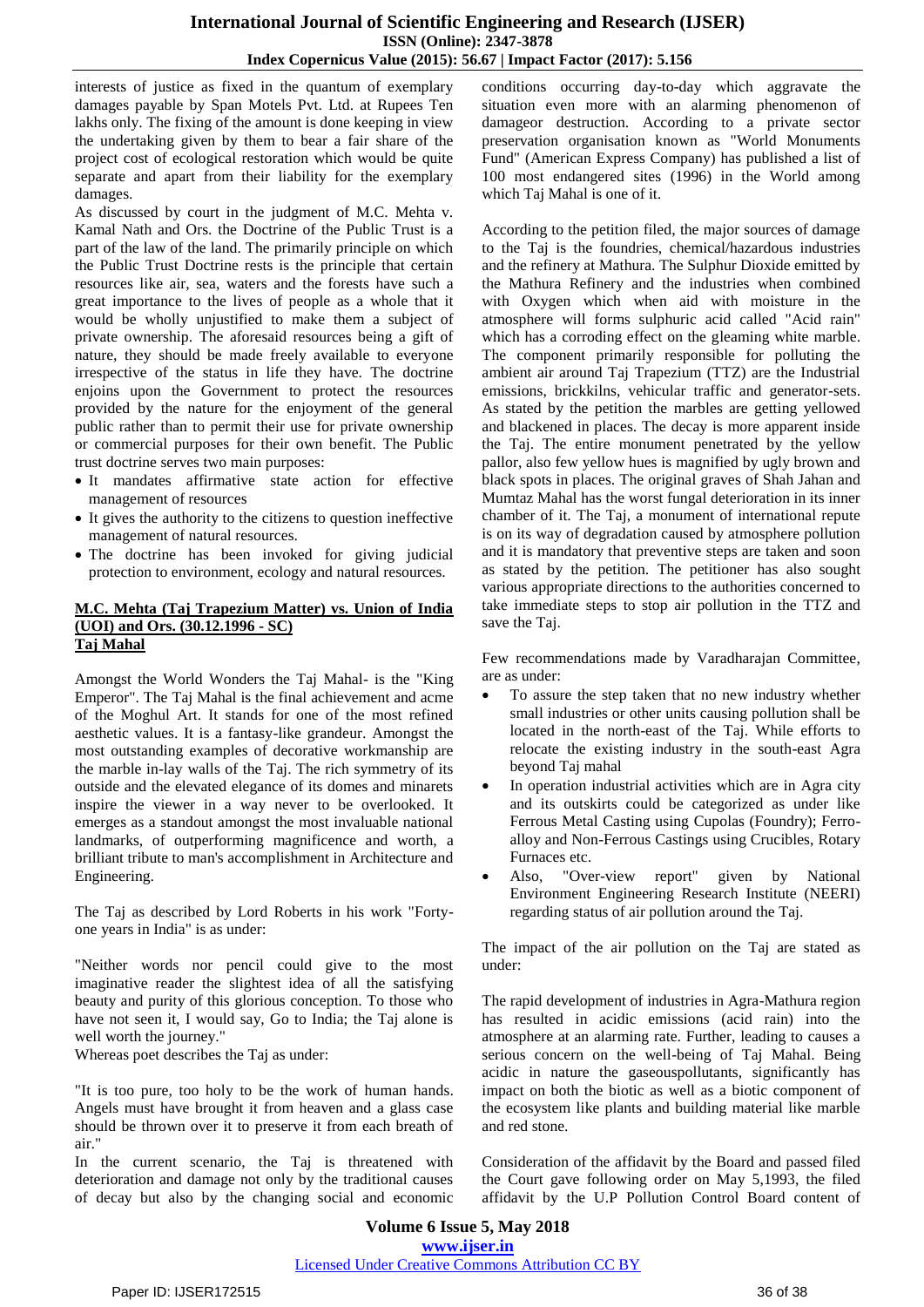which is the term of the courts order, issuing of notice by the Board to 511 industries in the Agra region attached with the information about the names and address. NEERI, on October 16/18, 1993 meanwhile submitted its report dated regarding sulphur dioxide emission control measures at Mathura Refinery stating the suffice with the use of natural gas. The report also indicates the air-pollution effects on the Taj.

Time to time various orders has been passed by this court relating to the relocating of the industries away from TTZ. The natural gas has been brought as a substitute for coke/coal. The court took the reference of the case *Vellore Citizens Welfare Forum* v*. Union of India and Ors*. for defining the "precautionary principle" and the "polluter pays principle". For Sustainable development the principle of "precautionary principle"(Environmental measures-by the State Government) and the "polluter pays principle" (the absolute liability for harm to the environment extends not only to compensate the cost of restoring the environmental degradation but also the victims of pollution) are an essential element. These essential features have been accepted as part of the law of the land. The Constitution of India under Article 21 of guarantees protection of life and personal liberty. Also, Articles 48A, and 51A(g) of the Constitution which are as under:

48A. "Protection and improvement of environment and safeguarding of forest and wild life, the State shall endeavor to protect and improve the environment and to safeguard the forests and wild life of the country".

 $51A(g)$ . "To protect and improve the natural environment including forests, lakes, rivers and wild life, and to have compassion for living creatures. The precautionary principle and the polluter pays principle have been accepted as part of the law of the land".

The respective articles  $48A$  and articles  $51(g)$  enjoin on the state and the citizen, is not only the duty to protect but also to improve and preserve and safeguard the environment's natural forest flora and fauna. These articles have to be considered in the light of Article 21 which secures right to life and personal liberty.

Based on the reports of various technical authorities mentioned in this judgment, we have already reached the finding that the emissions generated by the coke/coal consuming industries are air-pollutants and have damaging effect on the Taj and the people living in the TTZ. The atmospheric pollution in TTZ has to be eliminated at any cost.

The reports based on various technical authorities mentioned in this judgment, concluding we have already reached to the finding that the emissions generated by the coke/coal which industries consumed are air-pollutants and shows damaging effect on the Taj and the people living in the area of TTZ. The atmospheric pollution in TTZ has to be eliminated at any cost.

# **2. Environmental Awareness**

In *M.C. Mehta* v*. Union of India*, the Supreme Court favoured the opinion of educating the people about the hazardous or inherently dangerous of environmental pollution. The judges agreed on the point of view that law alone could not be an effective instrument for protecting environment against pollution unless there is an element of social pressure or social acceptance and when the interaction will take place voluntary. The central and state governments were directed by the court to exhibit slides in cinema theatres containing information and messages on environment and its degradation and spread related information through radio, television and social media and making environment a compulsory subject in schools and colleges. This kind of messages were designed to educate the people about their social obligation in the matter of the upkeep the environment in proper shape and making them alive to their obligation not to act as polluting agencies or factors to the environment. All cinema halls, tourist cinemas were directed the authorities to invariably enforce as a condition of license by the court.

Few steps that can be taken to prevent environment degradation are:

- The pollution of the water bodies be prevented.
- Safeguarded of heritage of wildlife and its habitat should be done.
- Protection of economic system
- Support to the struggle against pollution
- For the benefit of the present and the future generations Water resources to be safeguarded through a careful planning or management.
- All men should bear a solemn responsibility to protect and improve the environment for present and future generations.
- The fundamental right to equality, freedom and adequate condition of life in a quality environment is given to every men which permits them to have a life of dignity and well-being.

# **3. Conclusion**

In this research paper constitutional provisions and the related cases have been presented. The active role of the Supreme Court and high court during the last decade is demonstrated M.C. Mehta (Taj Trapezium Matter) vs. Union of India (UOI) and Ors, M.C. Mehta vs. Kamal Nath and Ors, Narmada Bachao Andolan v. Union of India and Ors are the examples where the court has evolved the concept of public interest litigation.

For the purpose of maintaining ecological balance the court has laid down that mining within the principle of sustainable development comes within the concept of "balancing" whereas mining beyond the principle of sustainable development comes within the concept of "banning". Article 21 protects the right to life as fundamental right, and it encompasses within its ambit enjoyment of life and right to life with human dignity, protection and preservation of environment, ecological balance free from pollution of air and water, without which life cannot be enjoyed.